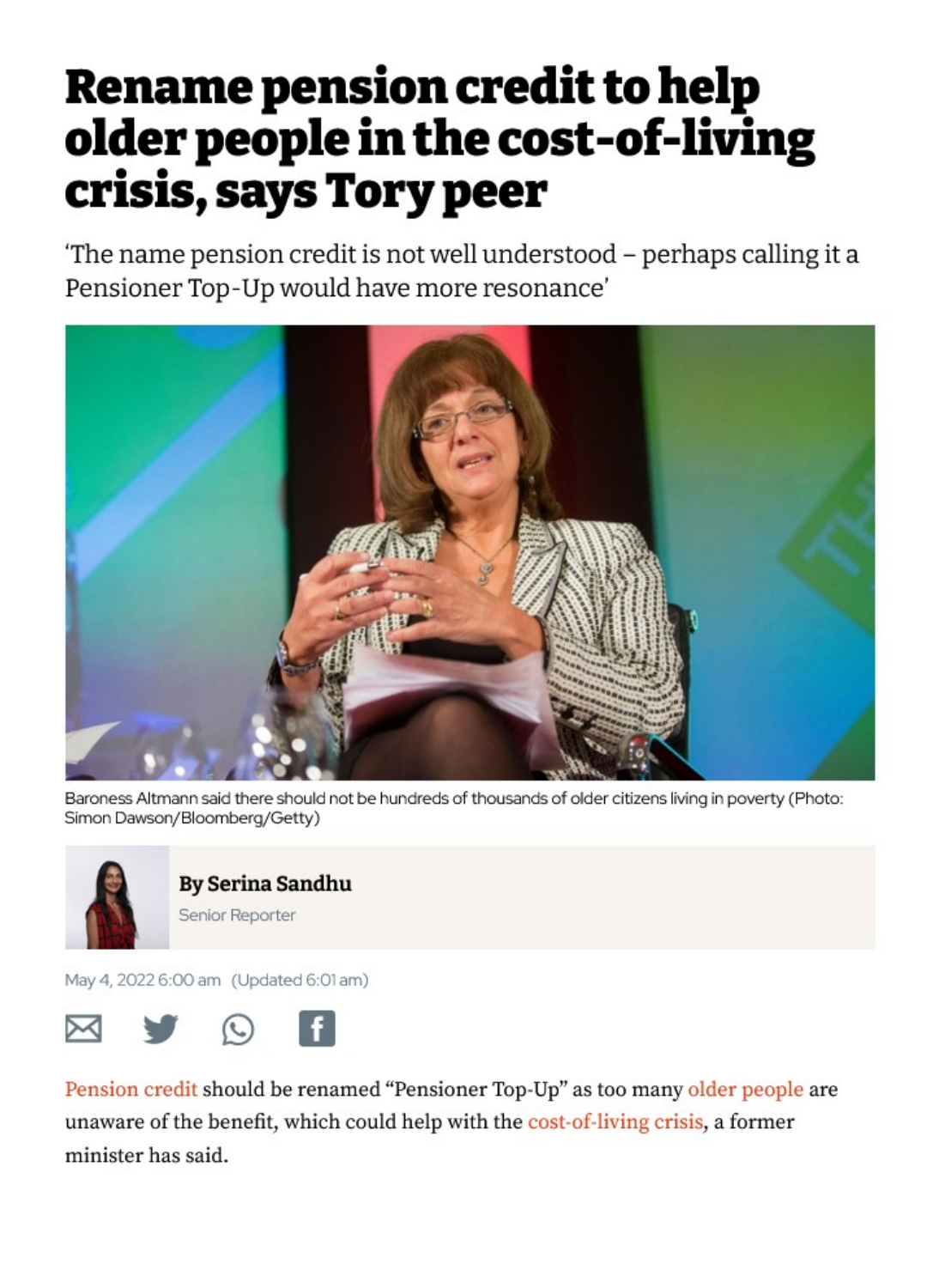Warning that many older people were facing pensioner poverty, Conservative peer [Baroness Ros Altmann](https://inews.co.uk/author/baroness-ros-altmann?ico=in-line_link) said rebranding the benefit, [which tops up their weekly income](https://www.gov.uk/pension-credit/what-youll-get)  to [£182.60](https://www.gov.uk/pension-credit/what-youll-get) , would have more "resonance" with the public.

Although pension credit helps [1.4 million people of state pension age who are on low](https://www.gov.uk/government/statistics/dwp-benefits-statistics-february-2022/dwp-benefits-statistics-february-2022)  incomes, take-up remains low in comparison to other means-tested benefits.



Around [850,000 families who were entitled](https://www.gov.uk/government/statistics/income-related-benefits-estimates-of-take-up-financial-year-2019-to-2020/income-related-benefits-estimates-of-take-up-financial-year-2019-to-2020) to pension credit did not claim it in the financial year ending 2020, meaning up to £1.7bn went unclaimed.

In a recent article for *Politics Home*, pensions minister Guy Opperman said claims were up by 30 per cent in 2021 compared with 2019, adding that the Government's new campaign to boost take-up would use traditional advertising in local media as well as written reminders to pensioners in their annual state pension uprating letter.

Baroness Altmann welcomed the Government's campaign, saying "there should not be hundreds of thousands of older citizens living in poverty unnecessarily".

But she said pensioners were "notoriously reluctant to ask for what they see as handouts" and may be put off by the application process. Others may be unaware that they can get extra help even if they receive the state pension.

"The name 'pension credit' is not well understood - perhaps calling it a Pensioner Top-Up would have more resonance," she said.

"Many pensioners who live alone, especially elderly women who are not online and have perhaps become even more isolated over the past couple of years due to the pandemic, do not know what pension credit is and don't realise how much money they are missing out on.